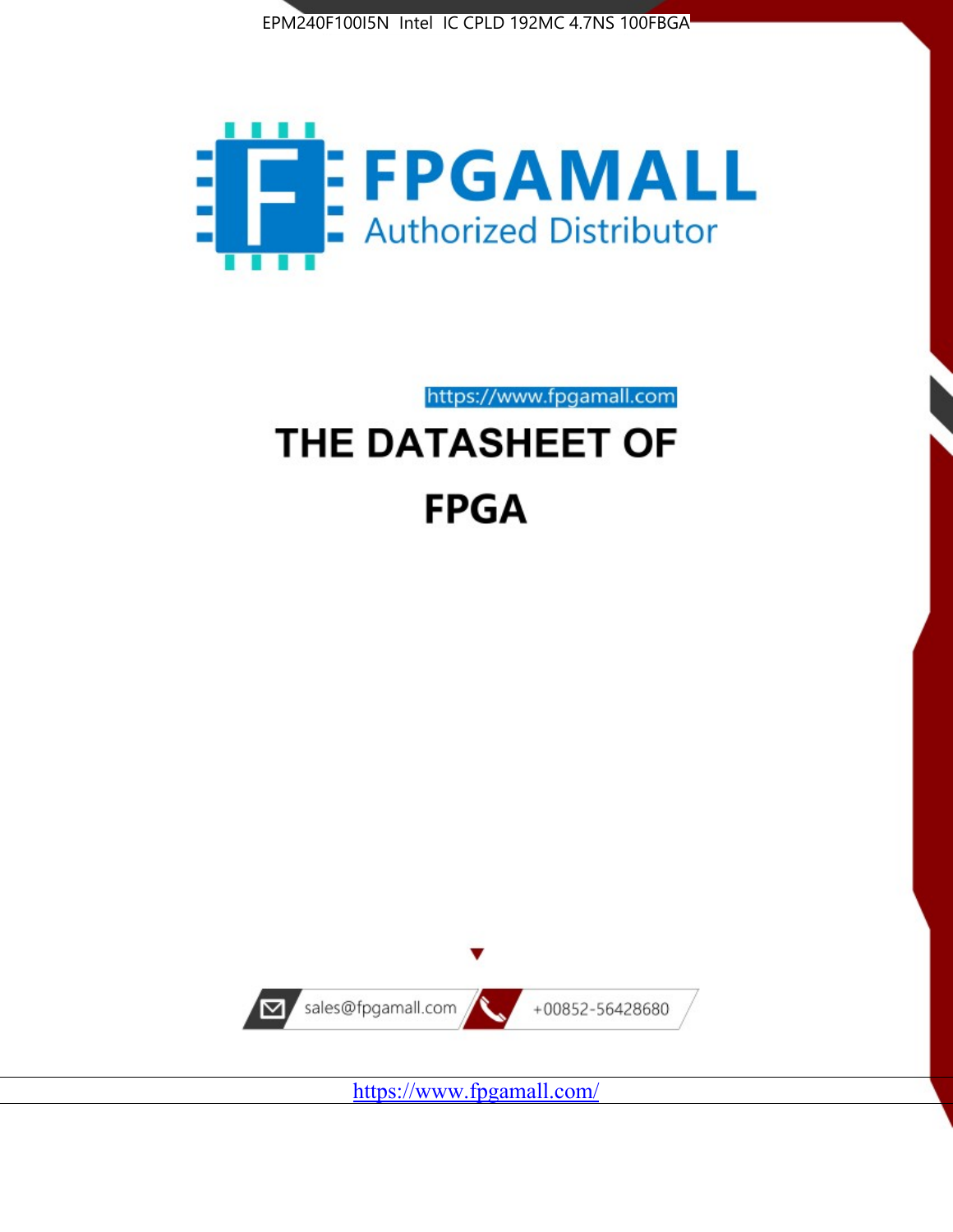

## **6. Reference and Ordering Information**

**MII51006-1.6**

#### **Software**

 $MAX<sup>®</sup>$  II devices are supported by the Altera® Quartus<sup>®</sup> II design software with new, optional MAX+PLUS® II look and feel, which provides HDL and schematic design entry, compilation and logic synthesis, full simulation and advanced timing analysis, and device programming. Refer to the Design Software Selector Guide for more details about the Quartus II software features.

The Quartus II software supports the Windows XP/2000/NT, Sun Solaris, Linux Red Hat v8.0, and HP-UX operating systems. It also supports seamless integration with industry-leading EDA tools through the NativeLink interface.

#### **Device Pin-Outs**

Printed device pin-outs for MAX II devices are available on the Altera website ([www.altera.com](http://www.altera.com/)).

### **Ordering Information**

Figure 6–1 describes the ordering codes for MAX II devices. For more information about a specific package, refer to the *[Package Information](http://www.altera.com/literature/hb/max2/max2_mii51007.pdf)* chapter in the *MAX II Device Handbook*.



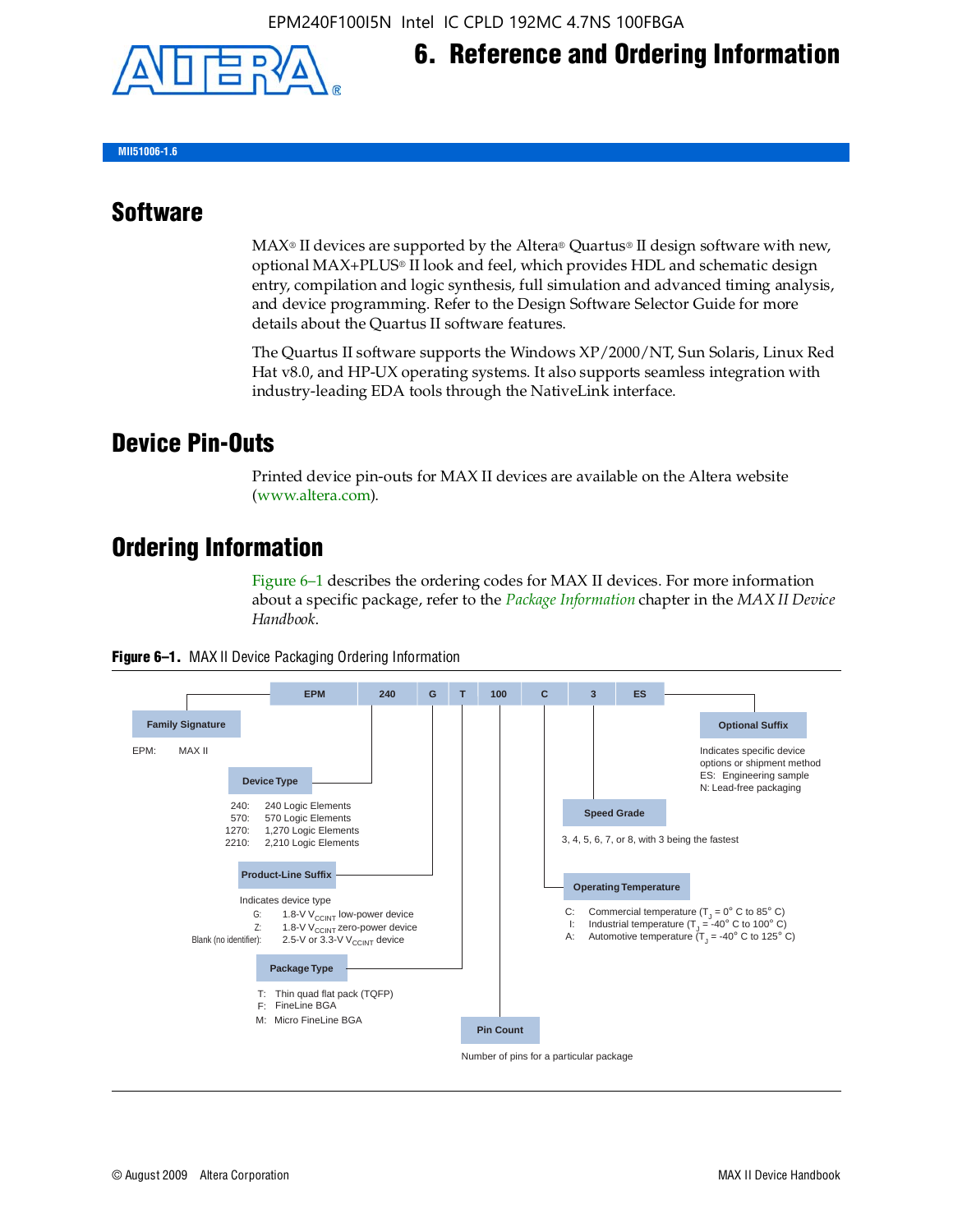## **Referenced Documents**

This chapter references the following document:

■ *[Package Information](http://www.altera.com/literature/hb/max2/max2_mii51007.pdf)* chapter in the *MAX II Device Handbook*

# **Document Revision History**

Table 6–1 shows the revision history for this chapter.

| Table 6-1. Document Revision History |
|--------------------------------------|
|                                      |

| <b>Date and Revision</b>      | <b>Changes Made</b>                                          | <b>Summary of Changes</b>                     |
|-------------------------------|--------------------------------------------------------------|-----------------------------------------------|
| August 2009,<br>version 1.6   | Updated Figure 6-1.<br>п                                     | Added information for speed<br>grade $-8$     |
| October 2008,<br>version 1.5  | Updated New Document Format.                                 |                                               |
| December 2007,<br>version 1.4 | Added "Referenced Documents" section.<br>Updated Figure 6-1. | Updated document with<br>MAX IIZ information. |
| December 2006,<br>version 1.3 | Added document revision history.                             |                                               |
| October 2006.<br>version 1.2  | Updated Figure 6-1.                                          |                                               |
| June 2005.<br>version 1.1     | $\blacksquare$ Removed Dual Marking section.                 |                                               |